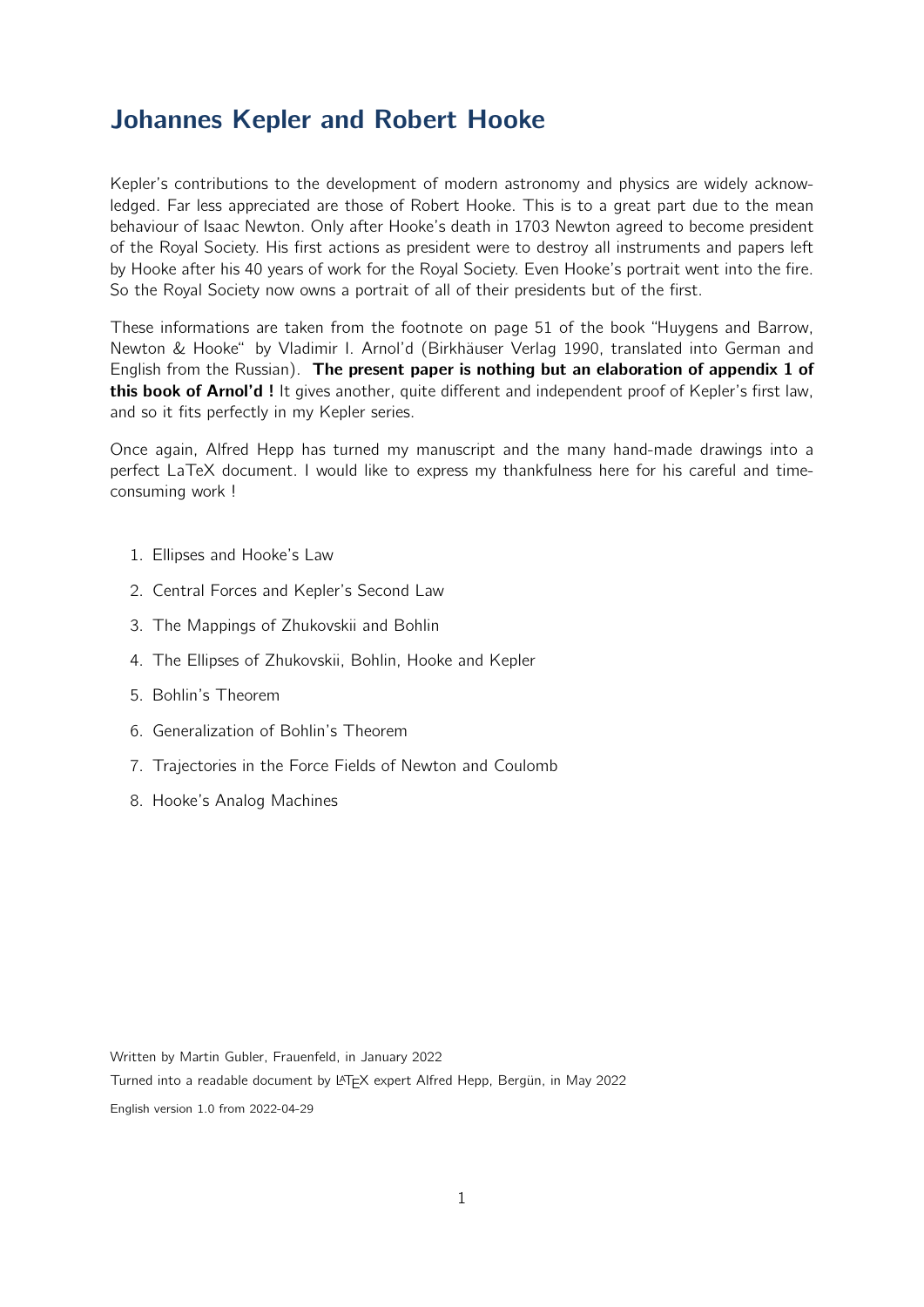#### 1 Ellipses and Hooke's Law

Elastic behaviour is modelled in many cases in good approximation by Hooke's law:

$$
\vec{F} = m \cdot \vec{a} = k \cdot \vec{r}
$$

If some body gets attracted according to this law to the center of the coordinate system its trajectory is a solution of the following simple differential equation

$$
\ddot{r}=-\frac{k}{m}\cdot r=-c\cdot r
$$

The solutions of this equation are ellipses centered at  $(0/0)$ . Orientation and shape of the ellipse are given by the initial conditions  $\vec{r}(t_0)$  and  $\vec{v}(t_0)$ . By these two vectors the plane of the trajectory is determined, too. By choice of the coordinate axes in this plane and the zeropoint of time the trajectories are given by the formulas

$$
x = a \cdot \cos(\omega \cdot t), \ y = b \cdot \sin(\omega \cdot t)
$$

Newton gives an elementary proof of that in his proposition X. You can easily realize such trajectories on an air cushion table. Hooke himself used as an analog machine a parabolic bowl like the satellite antennas of our days and a small ball rolling in that bowl.

Total energy of such a particle oscillating in two dimensions is given by

$$
E_{\text{tot}} = 0.5 \cdot m \cdot v^2 + 0.5 \cdot k \cdot r^2 = 0.5 \cdot m \cdot (v^2 + c \cdot r^2)
$$

In absence of friction, total energy is constant. Therefore the expression  $2 \cdot E_{\text{tot}}/m = v^2 + c \cdot r^2$ is a constant of movement. We will use this in the proof of theorem 2 in section 5.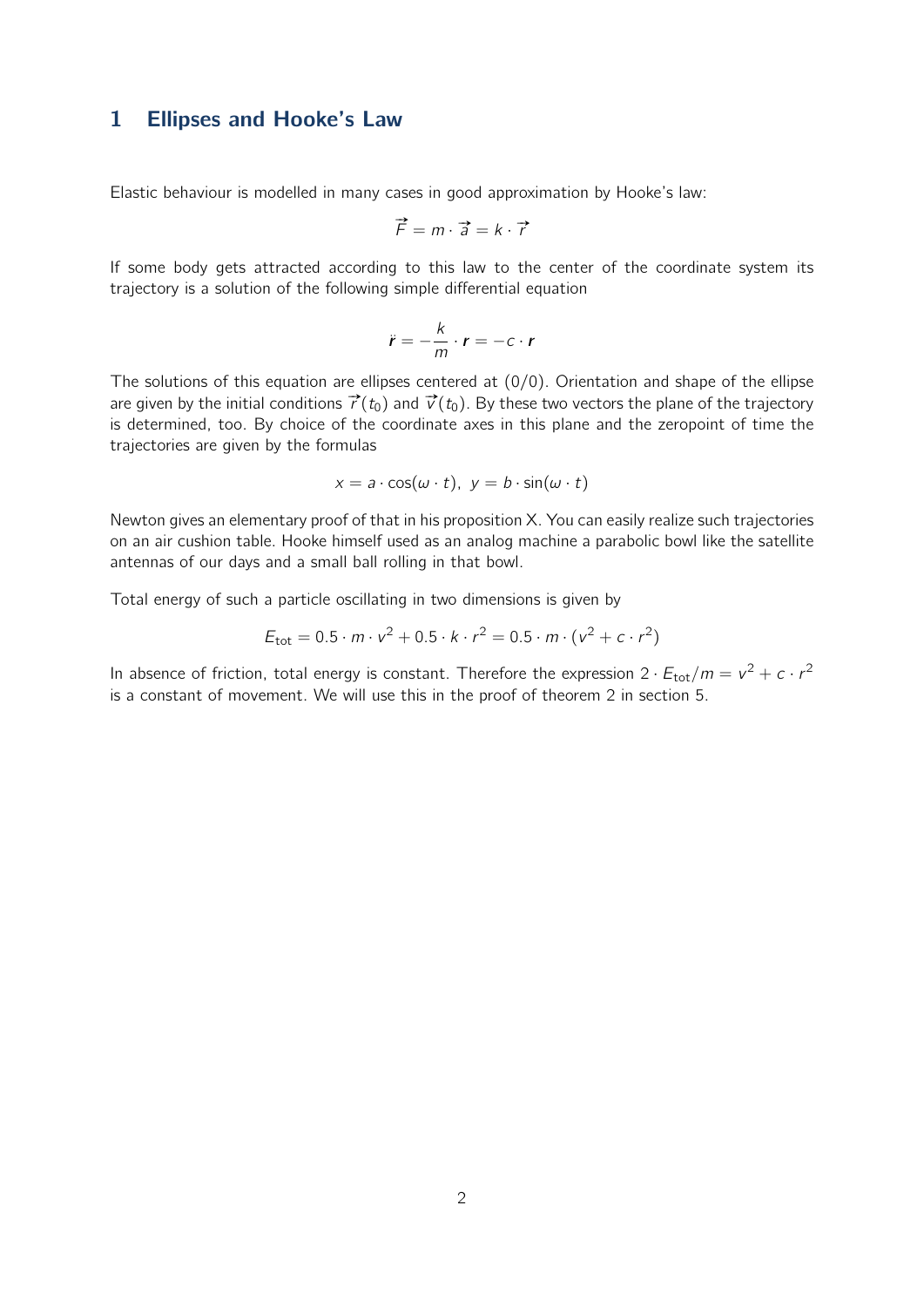#### 2 Central Forces and Kepler's Second Law

A force is called a central force, if it is everywhere directed towards the origin or straight away from the origin. Trajectories in a central force field lie in a plane. There is no component of the force driving the particle out of the plane given by  $\vec{r}(t_0)$  and  $\vec{v}(t_0)$ .

If there is only a central force at work angular momentum of the trajectory is constant: The force is always parallel to the position vector, its lever is zero and hence it cannot generate any angular is always parallet to the position vector, its lever is zero and hence it cannot generate any angular<br>momentum. By a more mathematical argument: The vector  $\vec{l} = \vec{r}(t) \times \vec{v}(t)$  is constant because its temporal derivative is zero. We have

$$
\frac{d\vec{l}}{dt} = \frac{d}{dt}(\vec{r} \times \vec{v}) = \frac{d\vec{r}}{dt} \times \vec{v} + \vec{r} \times \frac{d\vec{v}}{dt} = \vec{v} \times \vec{v} + \vec{r} \times \vec{a} = \vec{0} + \vec{0} = \vec{0}
$$

 $\overrightarrow{l}$  is a constant vector,  $\overrightarrow{L} = m \cdot \overrightarrow{l}$  is the angular momentum of the body on its trajectory.

Trajectories in a central force field always obey Kepler's second law. The radius vector sweeps out equal areas in equal time:



So we have

$$
\frac{dA}{dt} = \frac{0.5 \cdot dt \cdot |\vec{r} \times \vec{v}|}{dt} = 0.5 \cdot |\vec{1}| = \text{konstant} = c_1
$$

The detailled mathematics of the central force do not matter, Kepler's second law holds in any case. By the way: Kepler has first found his 'second' law, and later on he used it (as we will do) to find his 'first' law.

In polar coordinates we have in addition  $dA = 0.5 \cdot r^2 \cdot d\varphi$ . Hence we have for all movements in a central force field

$$
\frac{0.5 \cdot r^2 \cdot d\varphi}{dt} = c_1
$$

or

$$
\frac{d\varphi}{dt} = \frac{c_2}{r^2}
$$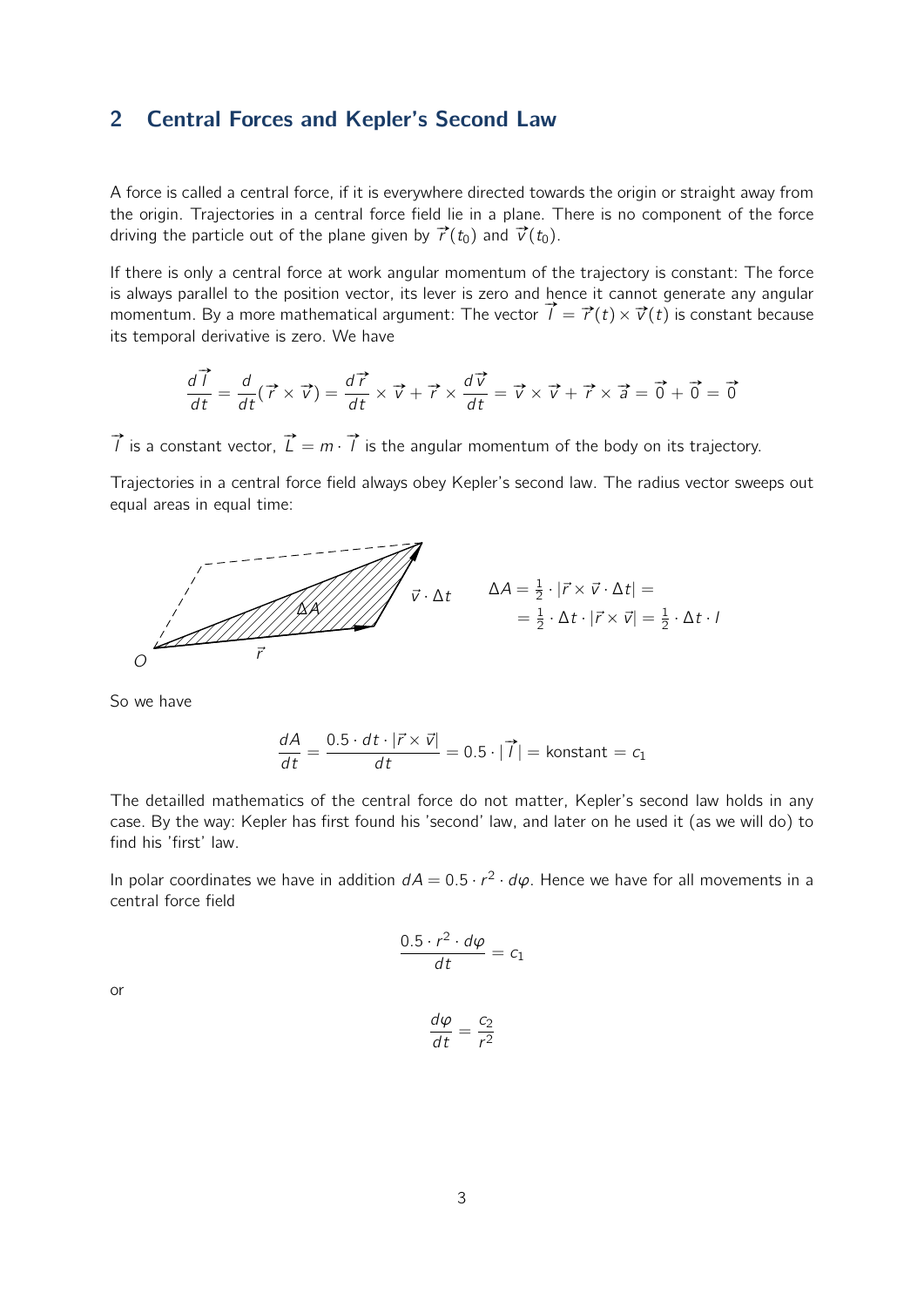# 3 The Mappings of Zhukovskii and Bohlin

Trajectories in a central force field lie in a plain. So they can be characterized in the plain of complex numbers. We define the following mappings of the complex plane onto itself:

 $Squ(z) := z^2$  $Zhu(z) := z + 1/z$  $Boh(z) := z^2 + 1/(z^2) + 2$  $Tr2(z) := z + 2$  $Str(z) := \sqrt{r} \cdot cis(\varphi/2)$  where  $z = r \cdot cis(\varphi)$  square function mapping of Zhukovskii mapping of Bohlin translation by 2 to the right square root

The following propositions hold:

| Lemma 1 | $Boh = Squ \circ Zhu = Tr2 \circ Zhu \circ Sgu$                                                                                                                      |
|---------|----------------------------------------------------------------------------------------------------------------------------------------------------------------------|
|         | <u>Lemma 2</u> Any circle $ z  = r > 1$ is mapped by Zhu onto an ellipse with center at 0 and<br>foci at $+2$ and $-2$ .                                             |
| Lemma 3 | Any circle $ z  = r > 1$ is mapped by <i>Boh</i> onto an ellipse with center at 2 and<br>foci at 0 and $+4$ .                                                        |
| Lemma 4 | The square function <i>Squ</i> maps Zhukovskii ellipses with center at 0 and foci at<br>$+2$ and $-2$ onto Bohlin ellipses with center at 2 and foci at 0 and $+4$ . |

We will just give a proof for Lemma 2. Simple calculations show the correctness of the other statements.

Proof of lemma 2:

For  $z = r \cdot \cos(\varphi) + i \cdot r \cdot \sin(\varphi)$  we have

$$
z + 1/z = r \cdot \cos(\varphi) + i \cdot r \cdot \sin(\varphi) + r^{-1} \cdot \cos(-\varphi) + i \cdot r^{-1} \cdot \sin(-\varphi) =
$$
  
= 
$$
(r + r^{-1}) \cdot \cos(\varphi) + i \cdot (r - r^{-1}) \cdot \sin(\varphi) = a \cdot \cos(\varphi) + i \cdot b \cdot \sin(\varphi)
$$

The linear eccentricity is given by

$$
c2 = a2 - b2 = (r + r-1)2 - (r - r-1)2 = 2 - (-2) = 4
$$

 $\Box$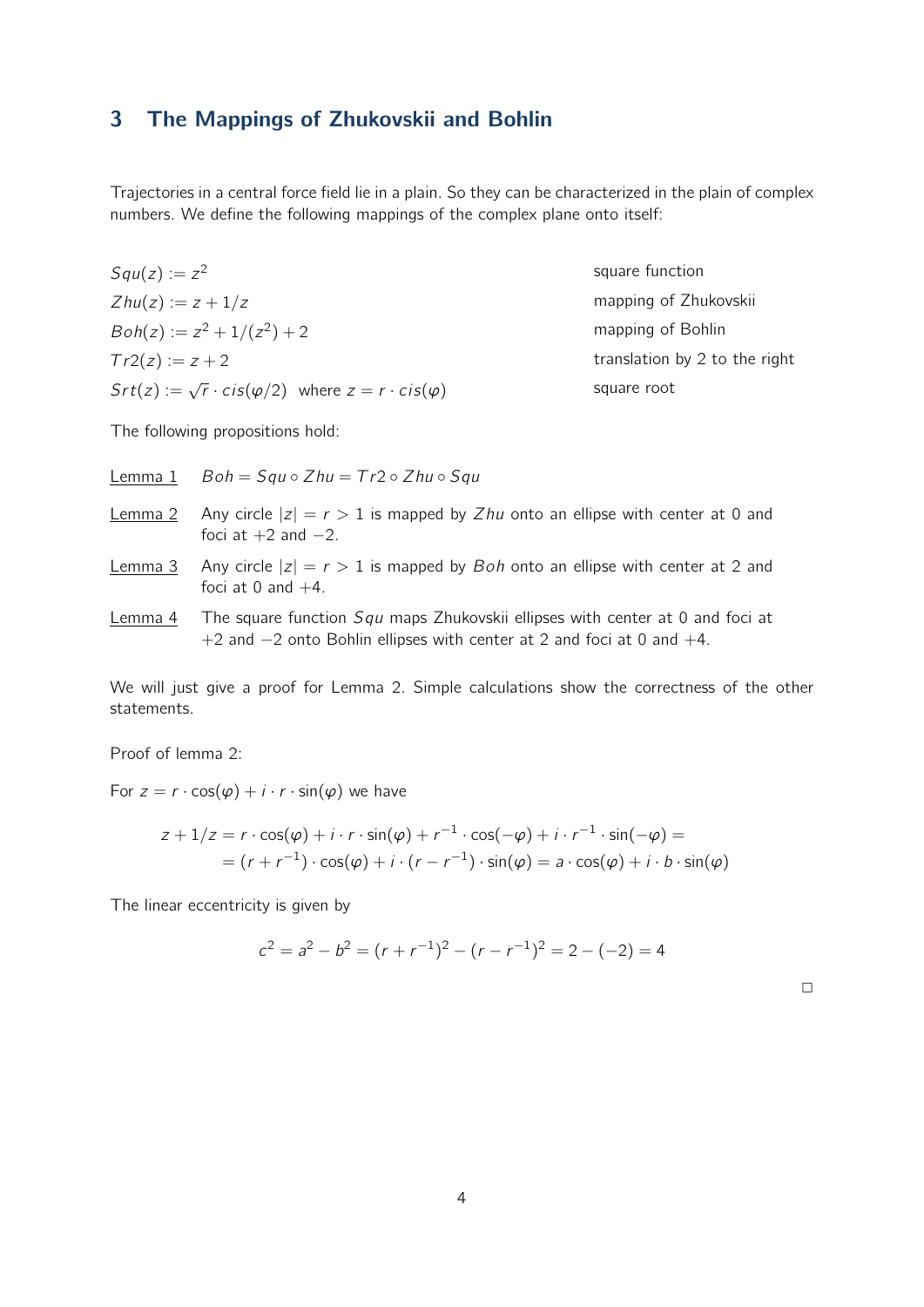

The above lemmata can be expressed by the statement that the following diagram commutes: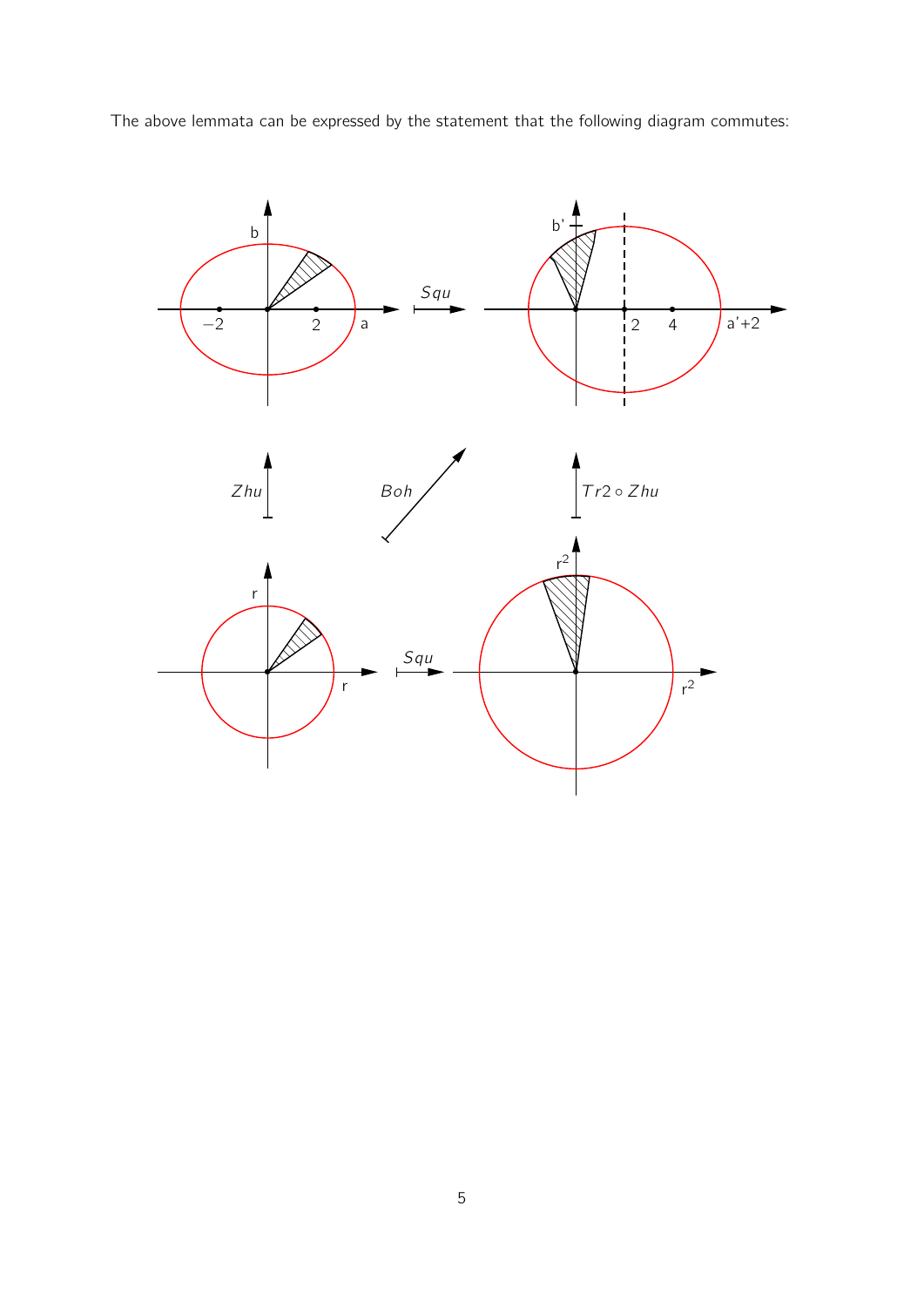## 4 The Ellipses of Zhukovskii, Bohlin, Hooke and Kepler

Let me introduce the following names:

- Hooke ellipses are arbitrary ellipses with center in the origin
- Kepler ellipses are arbitrary ellipses with one focus in the origin
- Zhukovskii ellipses are ellipses with one focus in +2 and the other in -2
- Bohlin ellipses are ellipses with one focus in the origin and the other in +4
- Lemma 5 There exists exactly one Zhukovskii ellipse and one Bohlin ellipse to each ratio  $x = a : b > 1$  of semi-axes.
- Proof: From  $x = a : b$  and  $a^2 b^2 = 4$  we have  $a = 2 \cdot x / \sqrt{x^2 1}$  and  $b = 2 / \sqrt{x^2 1}$ . By  $a = r + r^{-1}$  and  $b = r - r^{-1}$  the radius  $r = (a + b)/2$  is given by  $r = (x + 1)/\sqrt{x^2 - 1}$ . *Zhu* maps the circle with that radius onto the Zhukovskii ellipse with that ratio of semi-axes.

The same argument goes for Bohlin ellipses, just replace  $r$  by  $r^2$ .

- Lemma 6 Each Hooke ellipse is the image of the Zhukovskii ellipse with the same ratio of semiaxes by a rotation around 0 and a dilatation; and each Kepler-ellipse is the image of the Bohlin ellipse with the same ratio of semi-axes by a rotation around 0 and a dilatation.
- Proof: Choose the unique Zhukovskii ellipse with the same ratio of semi-axes as the given Hooke-ellipse. If the main axis of the Hooke ellipse has angle *φ* to the real axis of the coordinate system, and if its numerical eccentricity is *c*, then the rotation and the dilatation are given by  $h = (c/2) \cdot cis(\varphi)$ . Multiplication by *h* will map the Zhykovskii ellipse onto the given Hooke-elllipse.

The argument for Kepler ellipses follows the same line.

So for each Hooke ellipse there exists a single circle centered in 0 and radius *r >* 1 that will be mapped onto that Hooke ellipse by

$$
f(z) = h \cdot \left(z + \frac{1}{z}\right)
$$

Lemma 5 and 6 tell us how to choose the radius *r* and the complex number *h*. The analogous statement holds for Kepler ellipses. We get the following

- Theorem 1 The square of a Hooke ellipse is a Kepler ellipse, and each Kepler ellipse is the square of an unique Hooke ellipse.
- Proof: Lemma 4 and Lemma 6. **<u>∠</u> ∠ ∠ ∠ ∠ ∠ ∠**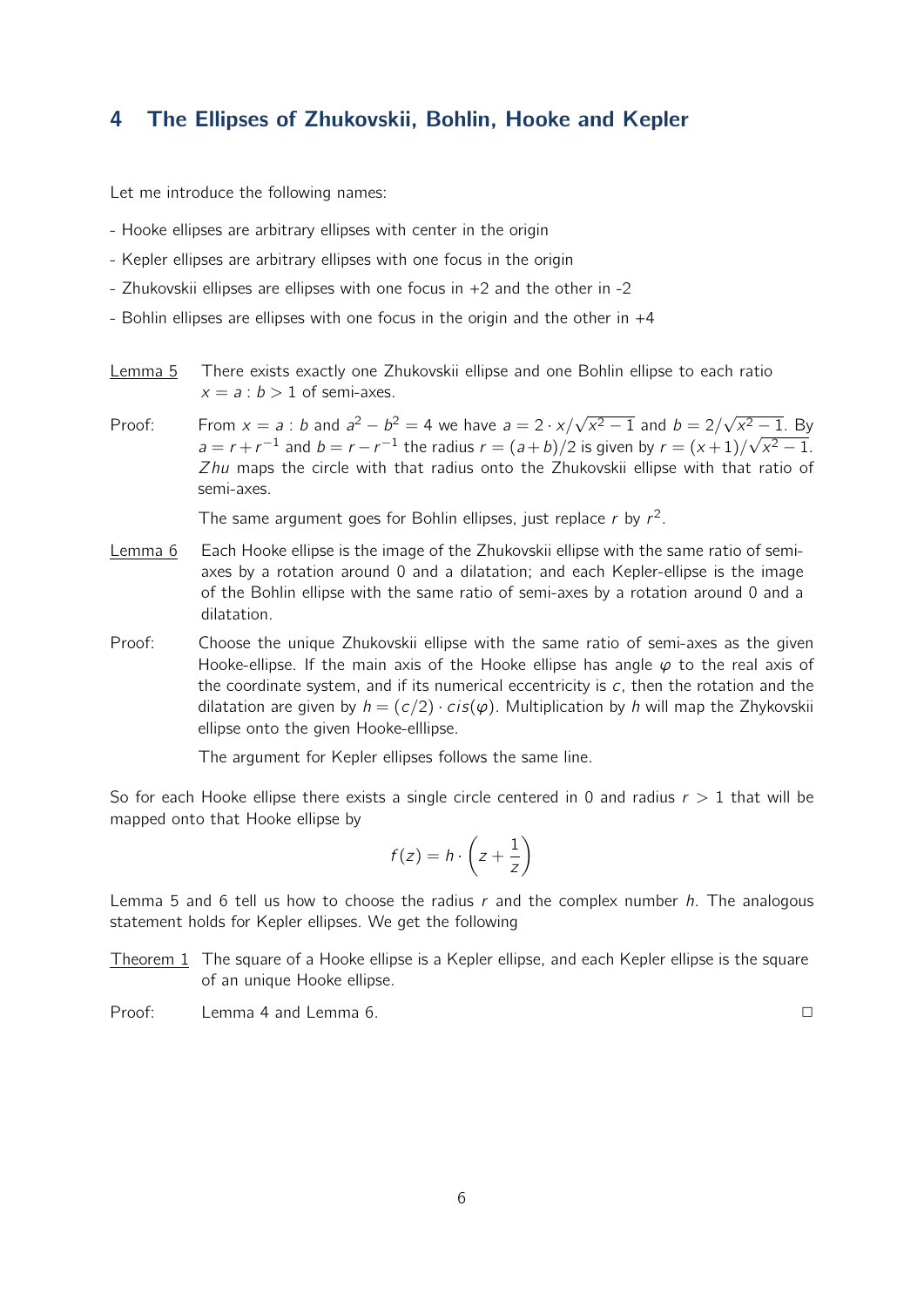The following diagram illustrates what we have learnt so far. The square-function is not one to one, the image is covered twice. But as a whole the trajectories are clearly mapped onto each other.

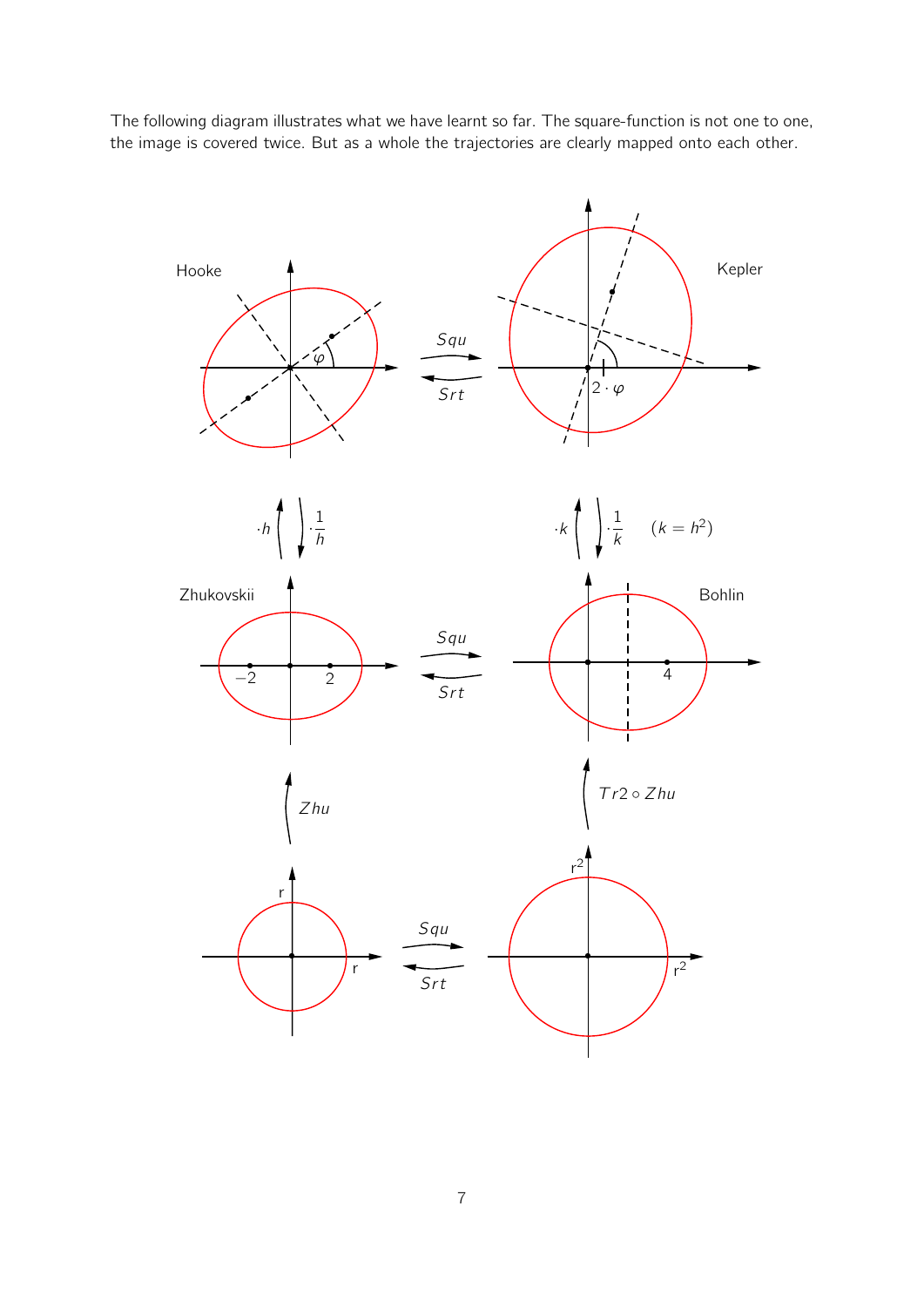## 5 Bohlin's Theorem

Let a particle or some body move in the complex plain according to Hooke's law.

$$
\ddot{w} = -c \cdot w
$$

The trajectory of the body is a Hooke ellipse if *c* is positive. Taking the square of this movement we get a Kepler ellipse (theorem 1). Bohlin's theorem says that this squared trajectory satisfies Newton's law:

Theorem 2 Let a pointlike mass mass move in the complex plain according to Hooke's law  $\ddot{w} = -c \cdot w$ . We take the square of the trajectory and introduce a new time  $\tau$  for the points  $z = w^2$  that satisfies Kepler's second law, too. Then  $z(\tau)$  satisfies Netwon's law of gravitation

$$
\frac{d^2z}{d\tau^2} = -\frac{k \cdot z}{|z^3|}
$$

Proof: Both times obey Kepler's second law. Hence we have according to section 2

$$
\frac{d\varphi}{dt} = \frac{c_1}{|w|^2} \quad \text{and} \quad \frac{d(2 \cdot \varphi)}{d\tau} = \frac{c_2}{|z|^2}
$$

Hence we have

*dφ*

$$
\frac{\frac{d\varphi}{dt}}{\frac{2 \cdot d(\varphi)}{d\tau}} = \frac{d\tau}{2 \cdot dt} = \frac{\frac{c_1}{|w|^2}}{\frac{c_2}{|z|^2}} = c_3 \cdot \frac{|z|^2}{|w|^2} = c_3 \cdot \frac{|w|^4}{|w|^2} = c_3 \cdot |w|^2 = c_3 \cdot w \cdot \overline{w}
$$

and

$$
\frac{d\tau}{dt} = 2 \cdot c_3 \cdot w \cdot \overline{w} = c_4 \cdot w \cdot \overline{w}
$$

or

$$
\frac{1}{d\tau} = \frac{c_5}{w \cdot \overline{w}} \cdot \frac{1}{dt}
$$

We will use that to replace derivations with respect to *τ* by derivations with respect to *t*.

We are free in choosing the speed of time  $\tau$ . So we can manage the constant  $c_5$  to be 1. The proof might as well be done without this simplification.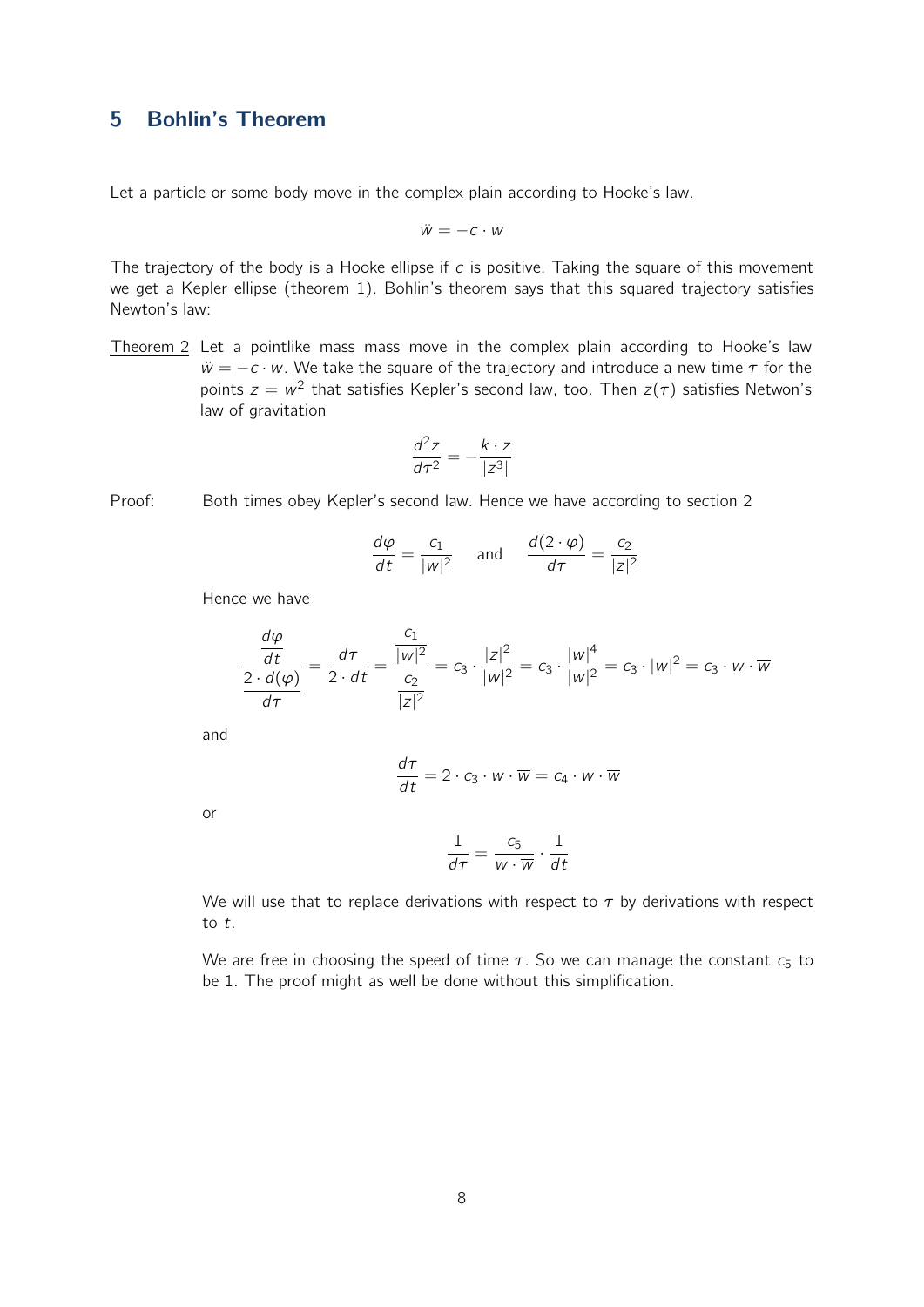$$
\frac{d^2z}{d\tau^2} = \frac{1}{w \cdot \overline{w}} \cdot \frac{d}{dt} \left( \frac{1}{w \cdot \overline{w}} \cdot \frac{d}{dt} (w^2) \right) = \frac{1}{w \cdot \overline{w}} \cdot \frac{d}{dt} \left( \frac{1}{w \cdot \overline{w}} \cdot \frac{2 \cdot w \cdot dw}{dt} \right) =
$$
\n
$$
\frac{2}{w \cdot \overline{w}} \cdot \frac{d}{dt} \left( \frac{1}{\overline{w}} \cdot \frac{dw}{dt} \right) = \frac{2}{w \cdot \overline{w}} \cdot \left( \frac{-1}{\overline{w}^2} \cdot \frac{d\overline{w}}{dt} \cdot \frac{dw}{dt} + \frac{1}{\overline{w}} \cdot \frac{d^2w}{dt^2} \right) =
$$
\n
$$
\frac{2}{w \cdot \overline{w}} \cdot \left( \frac{-1}{\overline{w}^2} \cdot \frac{d\overline{w}}{dt} \cdot \frac{dw}{dt} + \frac{1}{\overline{w}} \cdot (-c \cdot w) \right) = \frac{-2}{w \cdot \overline{w}^3} \cdot \left( \frac{d\overline{w}}{dt} \cdot \frac{dw}{dt} + c \cdot w \cdot \overline{w} \right) =
$$
\n
$$
\frac{-2}{w \cdot \overline{w}^3} \cdot (v^2 + c \cdot |w|^2) = \frac{-2}{w \cdot \overline{w}^3} \cdot \frac{2 \cdot E_{\text{tot}}}{m} = -k \cdot \frac{w^2}{w^3 \cdot \overline{w}^3} = -k \cdot \frac{z}{|z|^3}
$$

Total energy *E*tot of the mass on its Hooke ellipse is definitely positive. Hence the constant *k* in the last term ist positive, too.

 $\Box$ 

So, Kepler ellipses *are* trajectories in a  $1/r^2$ -force field. To all initial conditions  $\vec{r}(t_0)$  and  $\vec{v}(t_0)$ there exists such a Kepler ellipse. And this ellipse is the unique solution with this initial conditions because the solutions vary continously with the initial conditions.

The Swedish astronomer Karl Petrus Theodor Bohlin has published this theorem in 1911 in vol. 28 of "Bull. Astr.". I could not figure out the full name of this journal. Probably it is about the "Astronomische Nachrichten" of the Leibnitz-Institute in Potsdam, the oldest astronomical journal still existing nowadays. Since 1821 each year 10 volumes have been published. In 2022 the journal belongs to the Wiley-VCH publishing house.

The square function maps trajectories in a field of force where the force is proportional to the distance *r* to the center onto trajectories in a field of force where the force is proportional to *r −*2 . Those two force laws are in a way dual to each other, the duality is given by the square function respecive by the square root.

We further follow the the presentation of Arnol'd and show that this idea of 'dual laws' can be generalized for any exponents in the force law.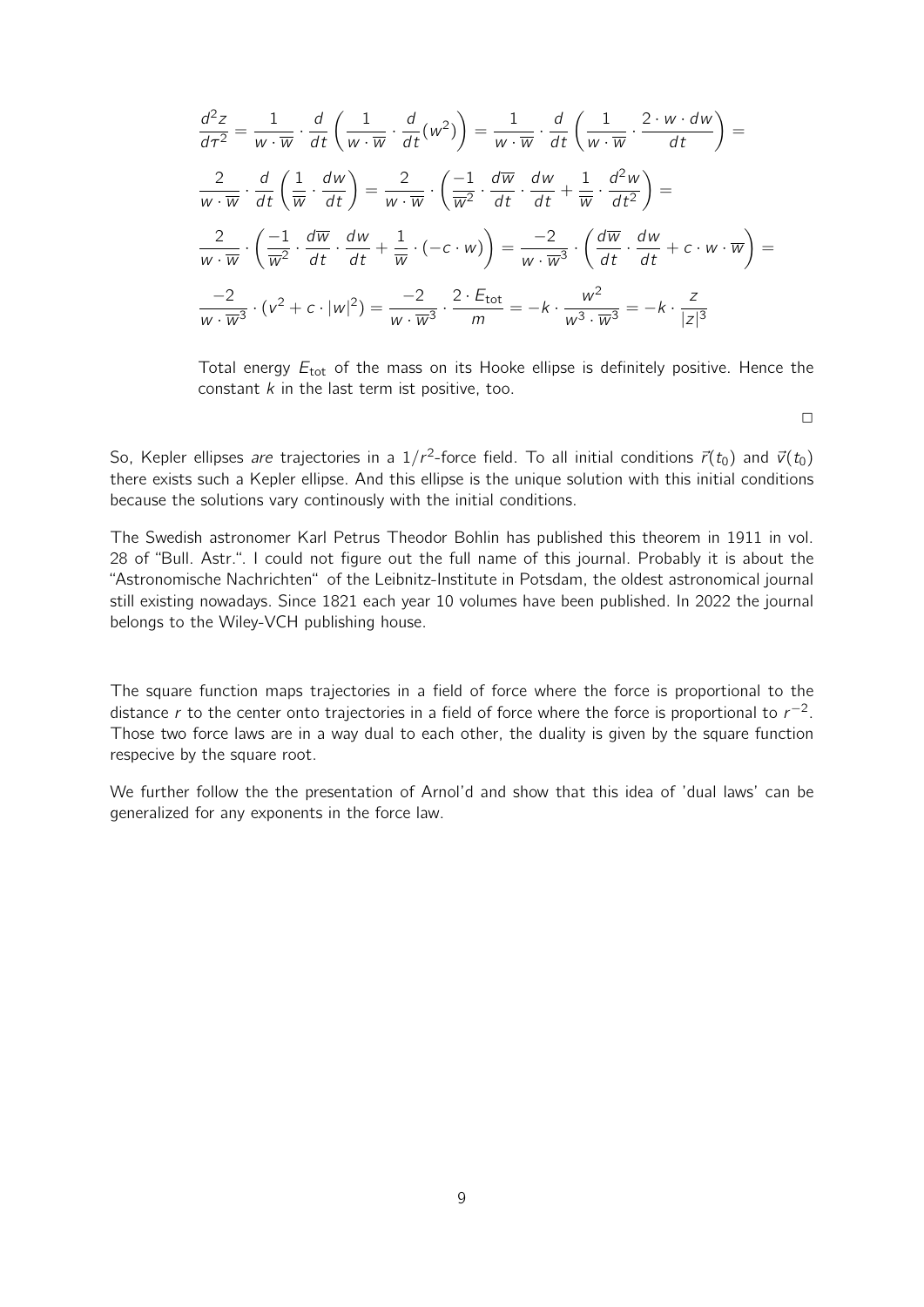## 6 Generalization of Bohlin's Theorem

Theorem 3 Trajectories in a central force field with force proportional to *r <sup>α</sup>* are mapped onto trajectories in a central force field with force proportional to  $r^A$  by the function  $z=w^{\gamma}$ if both of the following conditions hold:

$$
(\alpha + 3) \cdot (A + 3) = 4 \quad \text{and} \quad \gamma = (\alpha + 3)/2
$$

Let us test this in the situation of theorem 2. With Hooke's law we have  $\alpha = 1$ . From the above conditions we get  $A = -2$  and  $\gamma = 2$ . And, indeed, it is the square function that maps trajectories in a Hooke field onto trajectories in the Newton field. Starting with Newton's law we have  $\alpha = -2$ and hence  $A = 1$  and  $\gamma = \frac{1}{2}$  $\frac{1}{2}$ . The inverse mapping is given by the square root.

There are self-dual force fields for  $\alpha = -1$  and  $\alpha = -5$ .  $\alpha = -1$  is the trivial case, the mapping is given by the identity. With  $\alpha = -5$  it is the reciprocal function that generates the dual trajectories.

The proof of theorem 3 follows exactly the same line as the proof of theorem 2:

The premises are the following:

$$
z = w^{\gamma}
$$
,  $\frac{d^2w}{dt^2} = -c_1 \cdot w \cdot |w|^{\alpha-1}$ ,  $\frac{d\varphi}{dt} = \frac{c_2}{|w|^2}$  and  $\frac{d(\gamma \cdot \varphi)}{d\tau} = \frac{c_3}{|z|^2}$ 

On the one side we have

$$
\frac{\frac{d\varphi}{dt}}{\frac{d(\gamma \cdot \varphi)}{d\tau}} = \frac{d\tau}{\gamma \cdot d\varphi} \cdot \frac{d\varphi}{dt} = \frac{1}{\gamma} \cdot \frac{d\tau}{d\varphi}
$$

and on the other side

$$
\frac{\frac{d\varphi}{dt}}{\frac{d(\gamma \cdot \varphi)}{d\tau}} = \frac{\frac{c_2}{|w|^2}}{\frac{c_3}{|z|^2}} = c_4 \cdot \frac{|w|^{2 \cdot \gamma}}{|w|^2} = c_4 \cdot |w|^{(\alpha+3)-2} = c_4 \cdot |w|^{\alpha+1}
$$

and hence

$$
\frac{1}{d\tau} = \frac{c_5}{|w|^{\alpha+1}} \cdot \frac{1}{dt}
$$

where  $c_5$  can be assumed to be equal to 1 (speed of time  $\tau$ ).

We have to show that for  $z = w^\gamma = w^{(\alpha+3)/2}$  the following is true:

$$
\frac{d^2z}{d\tau^2} = -k \cdot z \cdot |z|^{A-1}
$$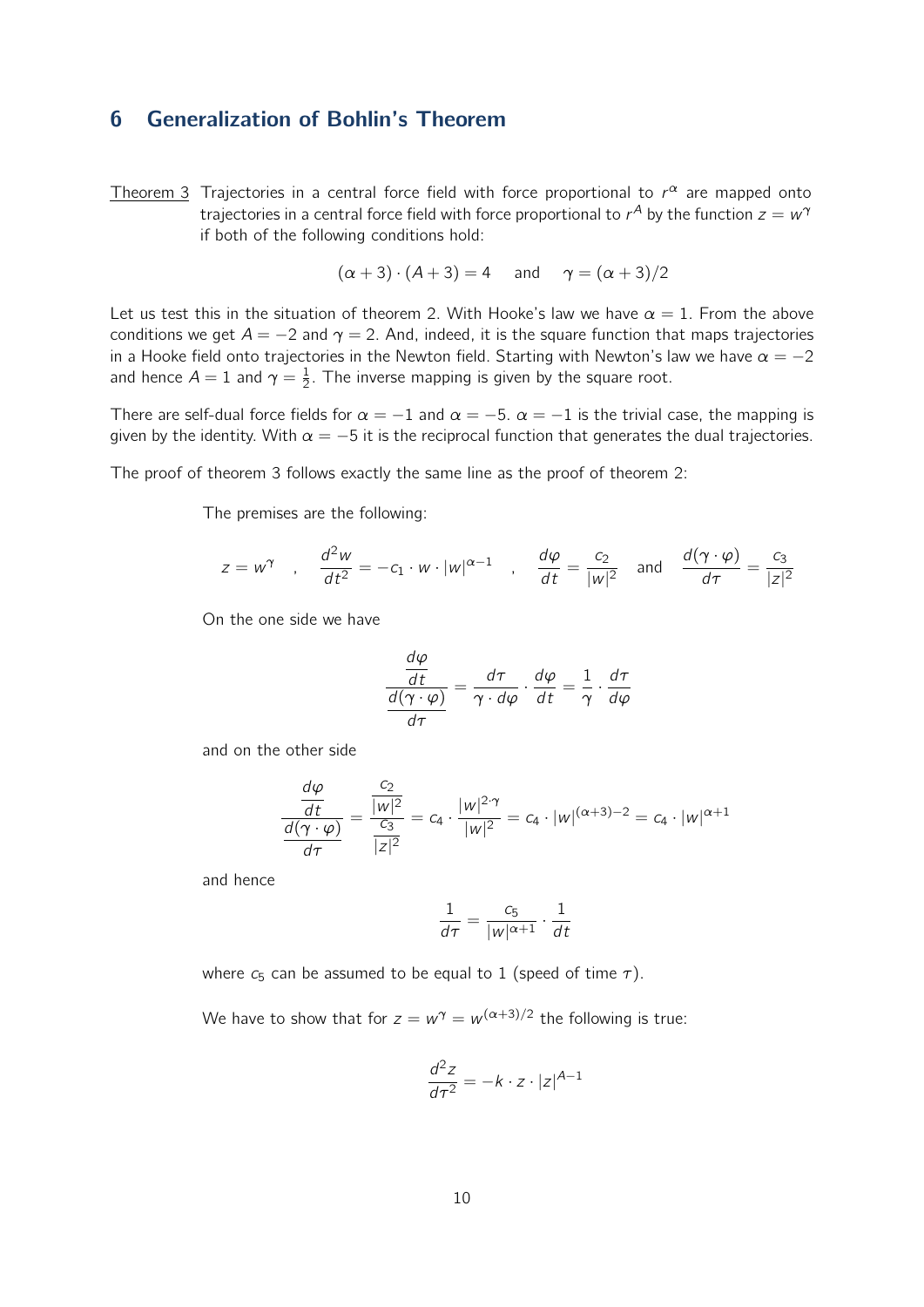Total energy in the first force field is constant, and we have

$$
\frac{2 \cdot E_{\text{tot}}}{m} = |w|^2 + \frac{2 \cdot c}{\alpha + 1} \cdot |w|^{\alpha + 1} = |w|^2 + \frac{c}{\gamma - 1} \cdot |w|^{\alpha + 1}
$$

What follows are the same steps as in the proof of theorem 2:

$$
\frac{d^2z}{d\tau^2} = \frac{1}{|w|^{\alpha+1}} \cdot \frac{d}{dt} \left( \frac{1}{|w|^{\alpha+1}} \cdot \frac{d}{dt} \left( \frac{d(w^{\gamma})}{dt} \right) \right) = \frac{1}{|w|^{\alpha+1}} \cdot \frac{d}{dt} \left( \frac{1}{|w|^{\alpha+1}} \cdot \gamma \cdot w^{\gamma-1} \cdot \frac{dw}{dt} \right) =
$$
\n
$$
= \frac{\gamma}{|w|^{\alpha+1}} \cdot \frac{d}{dt} \left( \frac{1}{w^{(\alpha+1)/2}} \cdot \frac{1}{w^{(\alpha+1)/2}} \cdot w^{(\alpha+1)/2} \cdot \frac{dw}{dt} \right) = \frac{\gamma}{|w|^{\alpha+1}} \cdot \frac{d}{dt} \left( \frac{1}{w^{(\alpha+1)/2}} \cdot \frac{dw}{dt} \right) =
$$
\n
$$
= \frac{\gamma}{|w|^{\alpha+1}} \left( -\left( \frac{\alpha+1}{2} \right) \cdot \frac{1}{w^{(\alpha+1)/2-1}} \cdot \frac{dw}{dt} \cdot \frac{dw}{dt} + \frac{1}{w^{(\alpha+1)/2}} \cdot \frac{d^2w}{dt^2} \right) =
$$
\n
$$
= \frac{\gamma}{|w|^{\alpha+1}} \left( -\left( \frac{\alpha+1}{2} \right) \cdot \frac{1}{w^{(\alpha+1)/2-1}} \cdot v^2 + \frac{1}{w^{(\alpha+1)/2}} \cdot (-c) \cdot w \cdot |w|^{\alpha-1} \right) =
$$
\n
$$
= \frac{\gamma}{|w|^{\alpha+1}} \left( (1-\gamma) \cdot w^{-\frac{\alpha+3}{2}} \cdot v^2 + w^{-\frac{\alpha+3}{2}} \cdot \overline{w} \cdot (-c) \cdot w \cdot |w|^{\alpha-1} \right) =
$$
\n
$$
= \frac{\gamma \cdot \overline{w}^{-\frac{\alpha+3}{2}}}{|w|^{\alpha+1}} \left( (1-\gamma) \cdot v^2 - c \cdot |w|^2 \cdot \frac{\gamma-1}{\gamma-1} \cdot |w|^{\alpha-1} \right) =
$$
\n
$$
= \frac{\gamma \cdot (1-\gamma) \cdot \overline{w}^{-\frac{\alpha+3}{2}}}{|w|^{\alpha+1}} \left( |w|^2 + \frac{c}{\gamma-1} \cdot |w|^
$$

We have to show that the final term is identical to *−k · z · |z| A−*1 :

$$
z \cdot |z|^{A-1} = w^{\gamma} \cdot \overline{w}^{\gamma \cdot (A-1)/2} \cdot w^{\gamma \cdot (A-1)/2} = w^{\gamma} \cdot \overline{w}^{1-2\cdot \gamma} \cdot w^{1-2\cdot \gamma} =
$$
  
\n
$$
= w^{\frac{\alpha+3}{2}} \cdot \overline{w}^{-\alpha-2} \cdot w^{-\alpha-2} = w^{\frac{\alpha+3}{2}} \cdot |w|^{-2\cdot(\alpha+2)} = \frac{w^{\frac{\alpha+3}{2}} \cdot w^{\frac{\alpha+3}{2}}}{w^{\frac{\alpha+3}{2}} \cdot |w|^{2\cdot(\alpha+2)}} =
$$
  
\n
$$
= \frac{|w|^{\alpha+3}}{\overline{w}^{\frac{\alpha+3}{2}} \cdot |w|^{2\alpha+4}} = \frac{1}{w^{\frac{\alpha+3}{2}} \cdot |w|^{\alpha+1}}
$$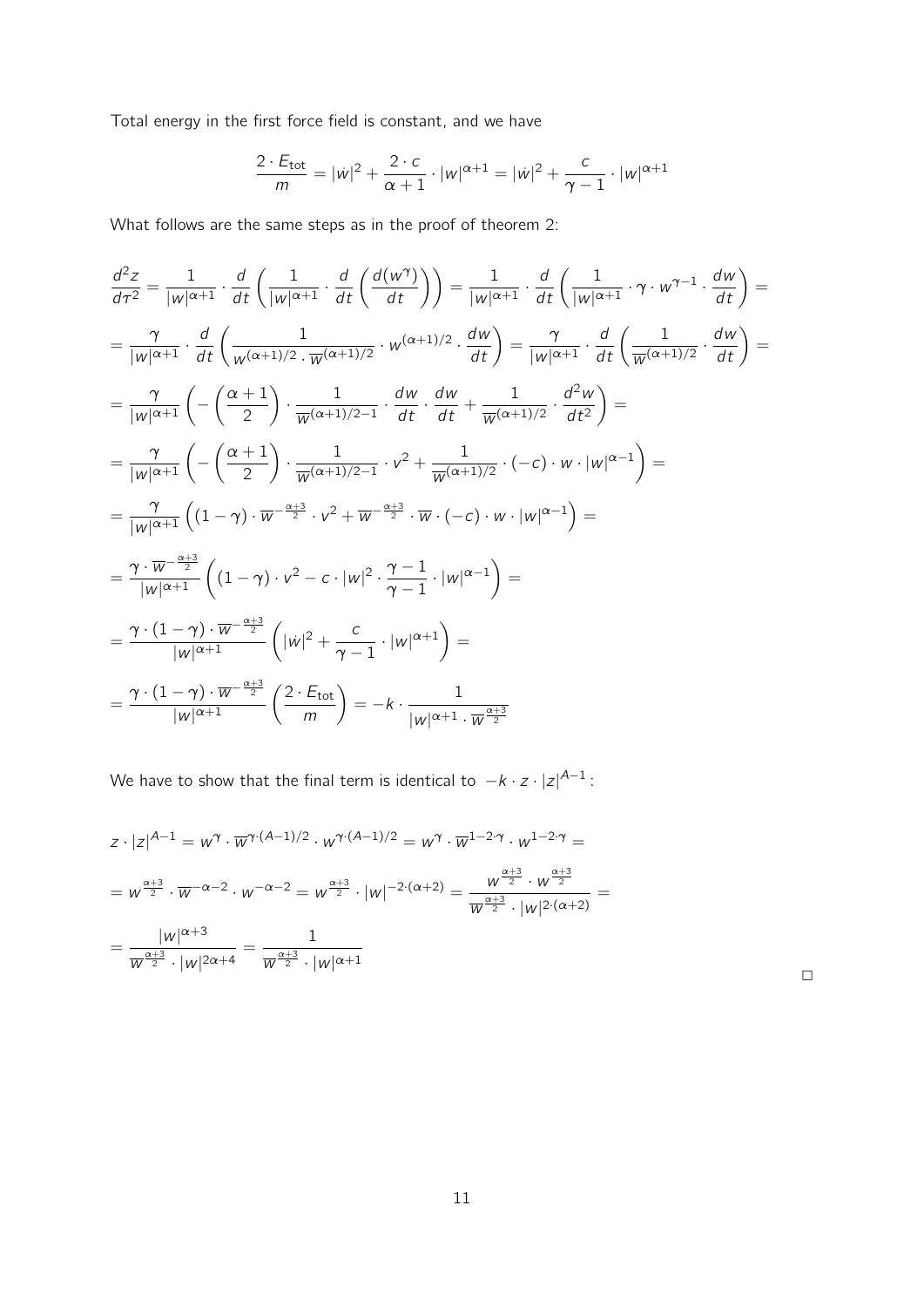Arnol'd presents in a nice figure the symmetry underlying theorem 3. The dual pair of Hooke and Newton and the self-dual cases with exponents -1 and -5 are marked with a small circle.



Theorem 3 does not depend on the sign of the constant in the force law. Trajectories in a Hooke field where bodies are *repelled* with a force proportional to the distance are mapped on trajectories in a repelling Coulomb field or on trajectories with positive total energy in a Newton field. We will make this clear in the following section.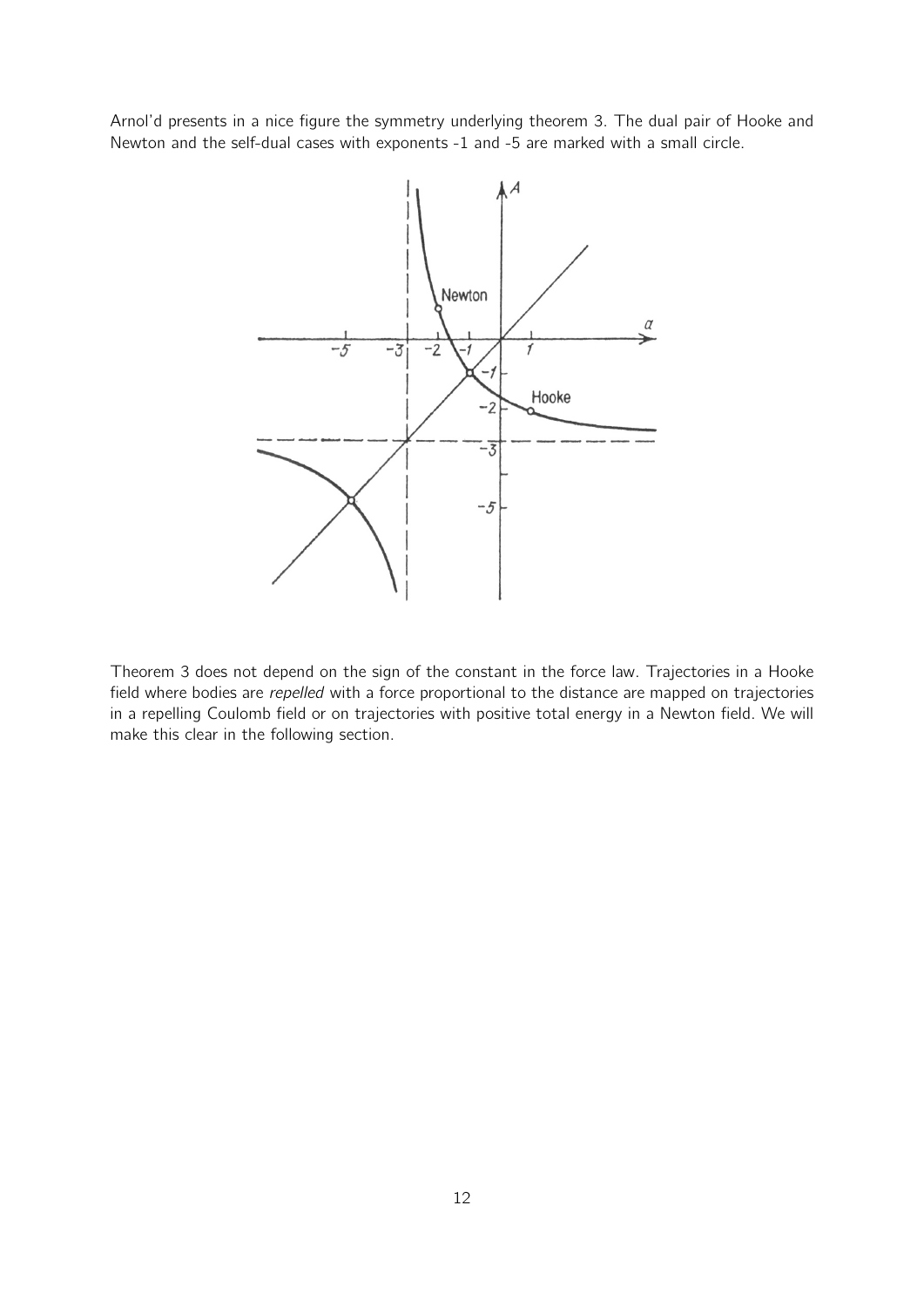## 7 Trajectories in the Force Fields of Newton and Coulomb

For Newton's law with its exponent -2 theorem 3 yields

Corollary 1 All trajectories in Newton's gravitational field are mapped by the square root function onto trajectories in a central field of force where the force is proportional to the distance from the origin:  $\ddot{w} = -c \cdot w$ .

If the sign of the constant *c* is positive we are in the situation of the Hooke field, and Hooke ellipses are the corresponding trajectories. If the constant *c* is negative, the solutions are given by the hyperbolic functions

$$
x = a \cdot \cosh(y) \cdot (a \cdot t), \ y = b \cdot \sinh(y) \cdot (a \cdot t)
$$

and the trajectories are hyperbolas centered in the origin (Hooke hyperbolas). If the constant is zero there is no force at work and the solutions are straight lines. There are but these three cases.

Kepler hyperbolas are, the other way round, squares of certain Hooke hyperbolas. If we are going to square Hooke hyperbolas we get Kepler hyperbolas with focus in the origin or Coulomb hyperbolas if the force is repulsing. If we square a straight line we get a Kepler parabola. Together with theorem 1 we get

- Theorem 4 Trajectories in the Newton field of force are ellipses, hyperbolas or parabolas. Ellipses are the trajectories with negative total energy, hyperbolas belong to trajectories with positive total energy, and on parabolic trajectories total energy is zero.
- Proof: As mentioned above only these three types of trajectories are possible. In the proof of theorem 3 we got

$$
-k = \gamma \cdot (1 - \gamma) \cdot \left(\frac{2 \cdot E_{\text{tot}}}{m}\right)
$$

with

$$
\alpha = -2, b = 1 \text{ and } \gamma = 1/2
$$

The constant *−k* in Hooke's force law has the same sign as the total energy of the body on its trajectory in the gravitational field, because 1*−γ* = 1*/*2 is positive. Hence the statements of theorem 4 are true.

 $\Box$ 

On the next pages we show how the hyperbolic trajectories in the force fields of Newton and Coulomb can be generated from straight lines by means of the Zhukovskii and the square function.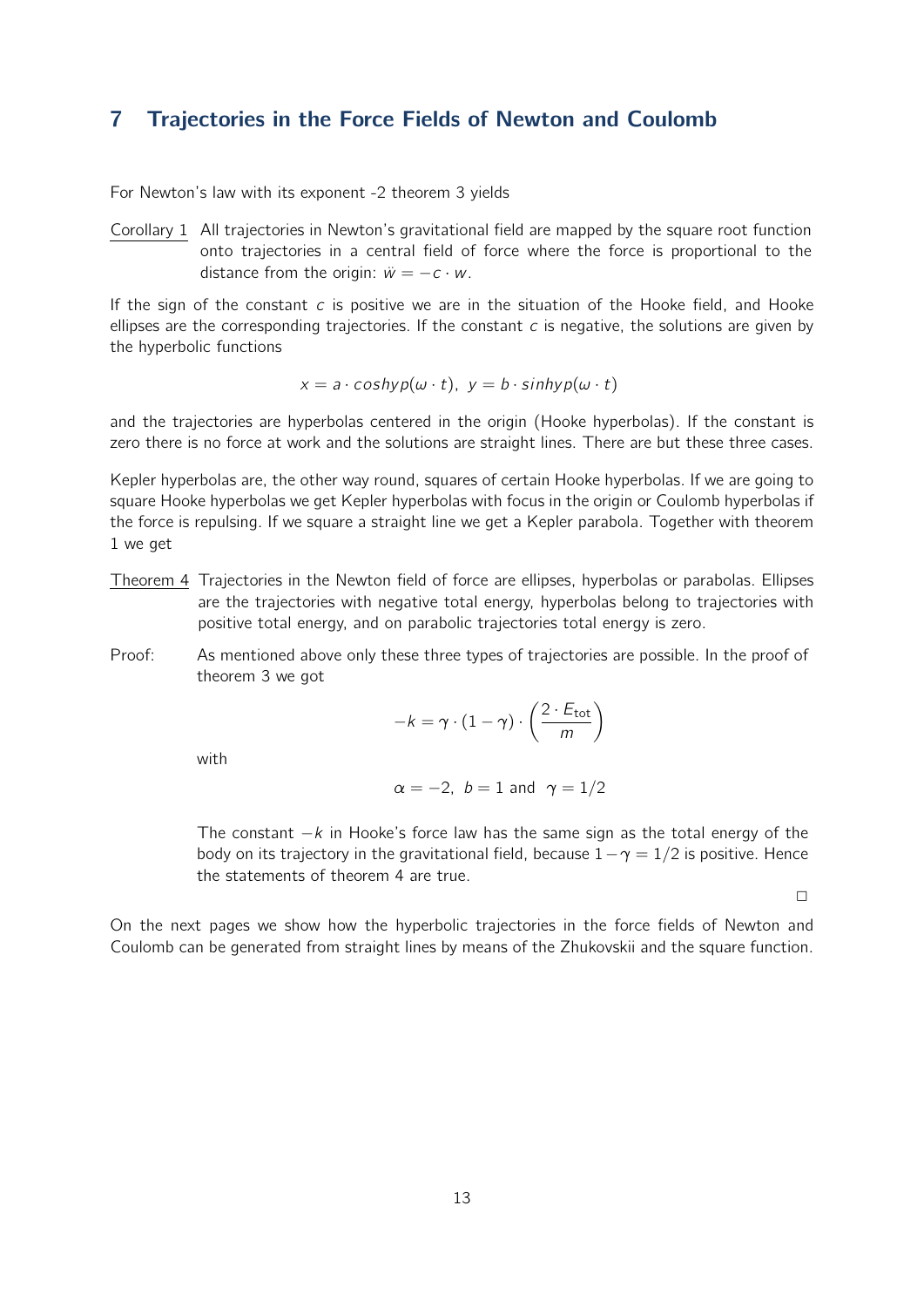

In the left row above and in the middle we have Hooke repulsion from the origin, in the right row we have Newton attraction to the origin. The angle *φ* has to take a value between 45*◦* and 90*◦* in order to get the desired result. For the other values compare the next page!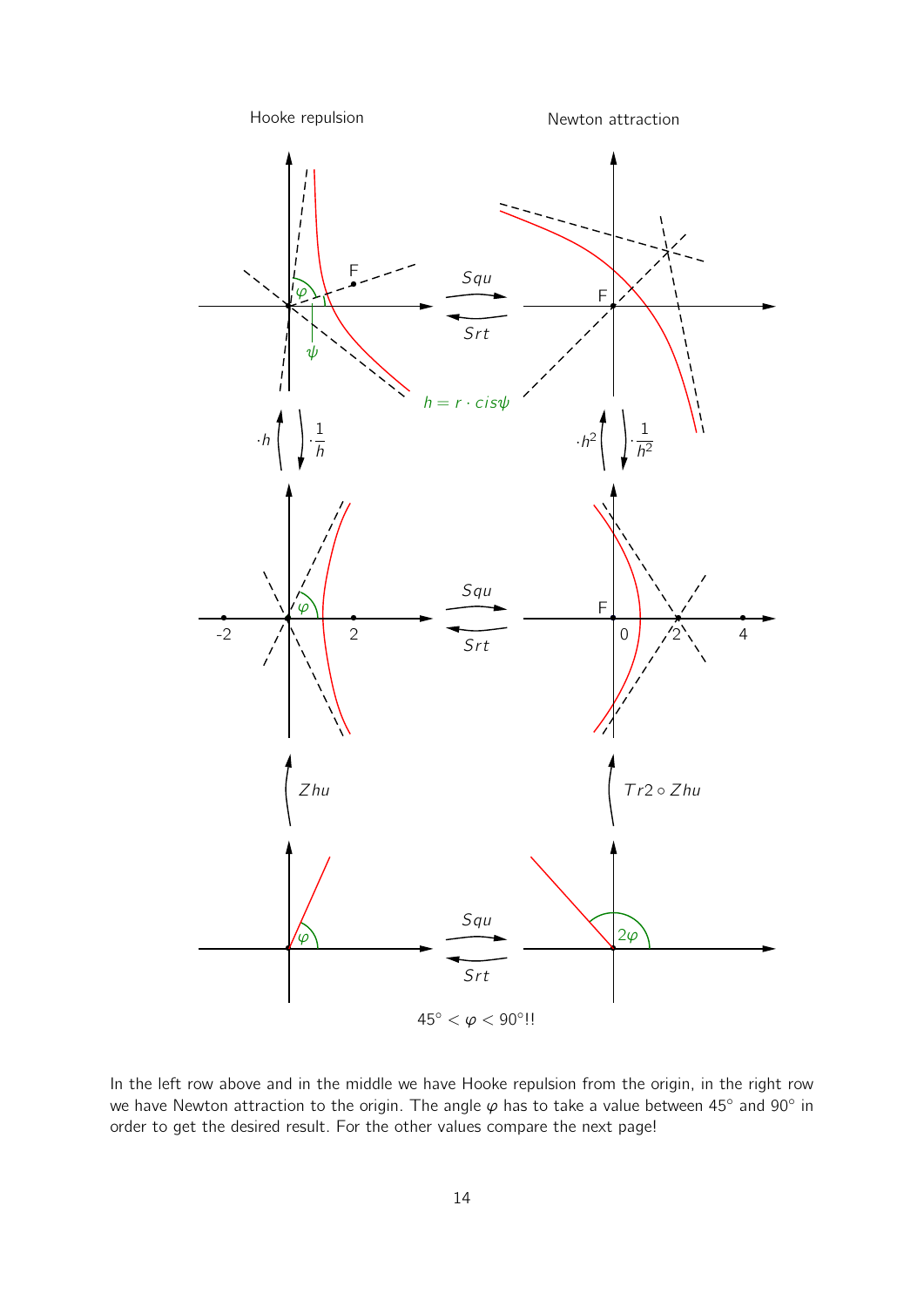If the value of the angle φ lies between 0<sup>°</sup> and 45<sup>°</sup> we get hyperbolas, too. But they belong to a repulsive  $1/r^2$ - force law as might happen in the Coulomb case. These are the hyperbolas of alpha particles observed in Rutherford scattering.

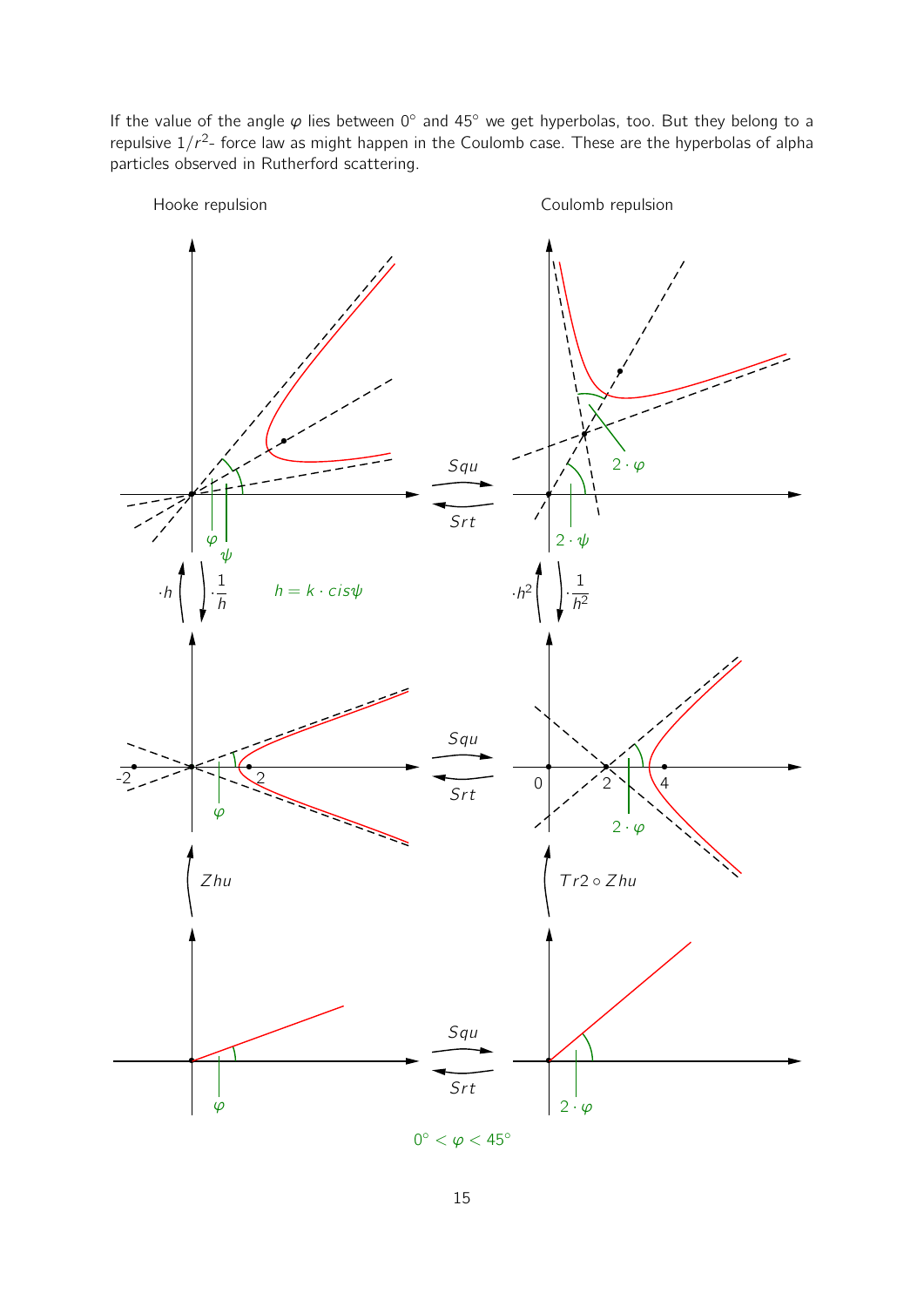Let us consider the third case with Hooke force zero. The straight lines in the zero Hooke field are mapped onto parabolas in the Newton or Coulomb field:



We can start with one single straight line because all parabolas are similar to each other.

Theorema 2 and 3 include the cases of trajectories on straight lines through the origin, that is the center of force. These cases are especially simple to handle. In earlier days there was talking of 'degenerated conic sections'.